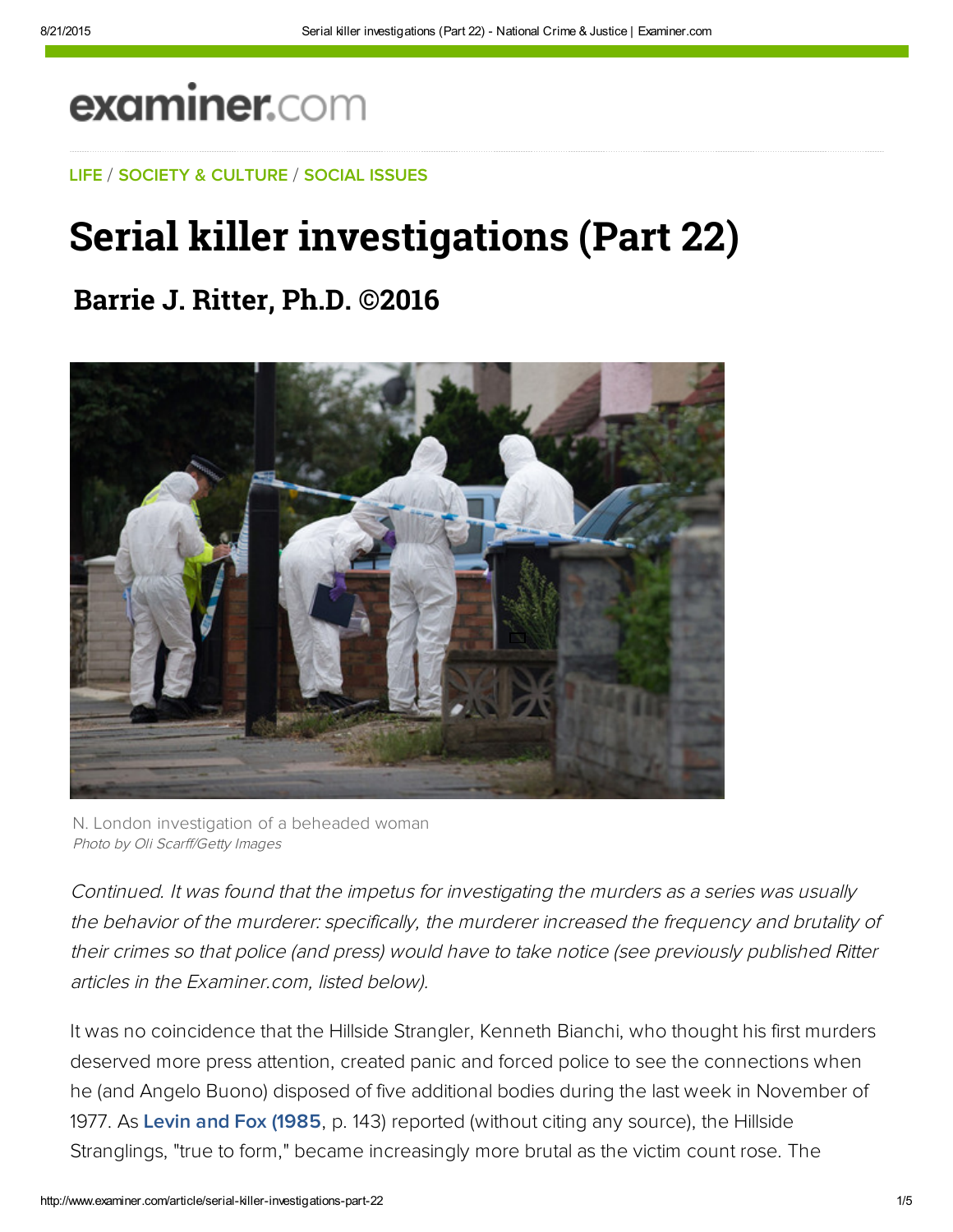#### 8/21/2015 Serial killer investigations (Part 22) National Crime & Justice | Examiner.com

pattern noted by Levin and Fox for Bianchi occurred in many other cases. One example can be found in the earlier case in Michigan involving John Collins.

The first two murders in the Collins case occurred almost a year apart, and, despite the similarities, "It had not been reasonable to conclude a 'series' from such scattered incidents. Thus, the [second] murder had been logged only as a second homicide, not the second in some fearful progression" ([Keyes,](http://bit.ly/1p6udaA) 1978, p. 95). The third murder further directed attention away from the idea of a series, for the killer had used different methods and the victim was different. [This may be because Collins had nothing to do with this murder; another man has been tried and found guilty.] This victim was shot and had not apparently been sexually assaulted. It was the fourth victim which, as Keyes noted, made everything seem different, even to the police, who began to talk about the murders. What had happened was that the killer had "brought everybody up short" by using an M.O. similar to the first murders-- and, by inflicting injuries in a multiple and more brutal manner, he had insured that the murders could not be ignored (Keyes, 1978).

A related way in which multiple murderers have directed the nature of the investigation occurred among cases which were eventually investigated as serial murders. It was found that several subjects of the present study essentially decided or determined which crimes would be linked and which would not-- and when. For example, Ted [Bundy](https://en.wikipedia.org/wiki/Ted_Bundy) (who was talking in the third person about "the killer" in Michaud and [Aynesworth,](http://bit.ly/1oavTjn) 1984, p. 125) said that the killer purposely departed from his M.O. at several points, as when he selected a dissimilar victim. The reason, he said, was so as " . . . not to fan the flames of community outrage or the intensity of the police investigation." Bundy also said that the killer had once committed a rape, on impulse, and had let the victim go afterwards. This was a risky thing to do, but, Bundy (Michaud & Aynesworth, 1984, p.133) explained, after debating with himself, that the killer decided

. . . he did not want to create <sup>a</sup> great amount of public furor because it would reduce the opportunity for victims later on and it would increase the possibility of eyewitness reports. And he knew enough about these circumstances that, in all likelihood, it wouldn't be reported. Or if it was reported, nothing much would be done about it. The *"*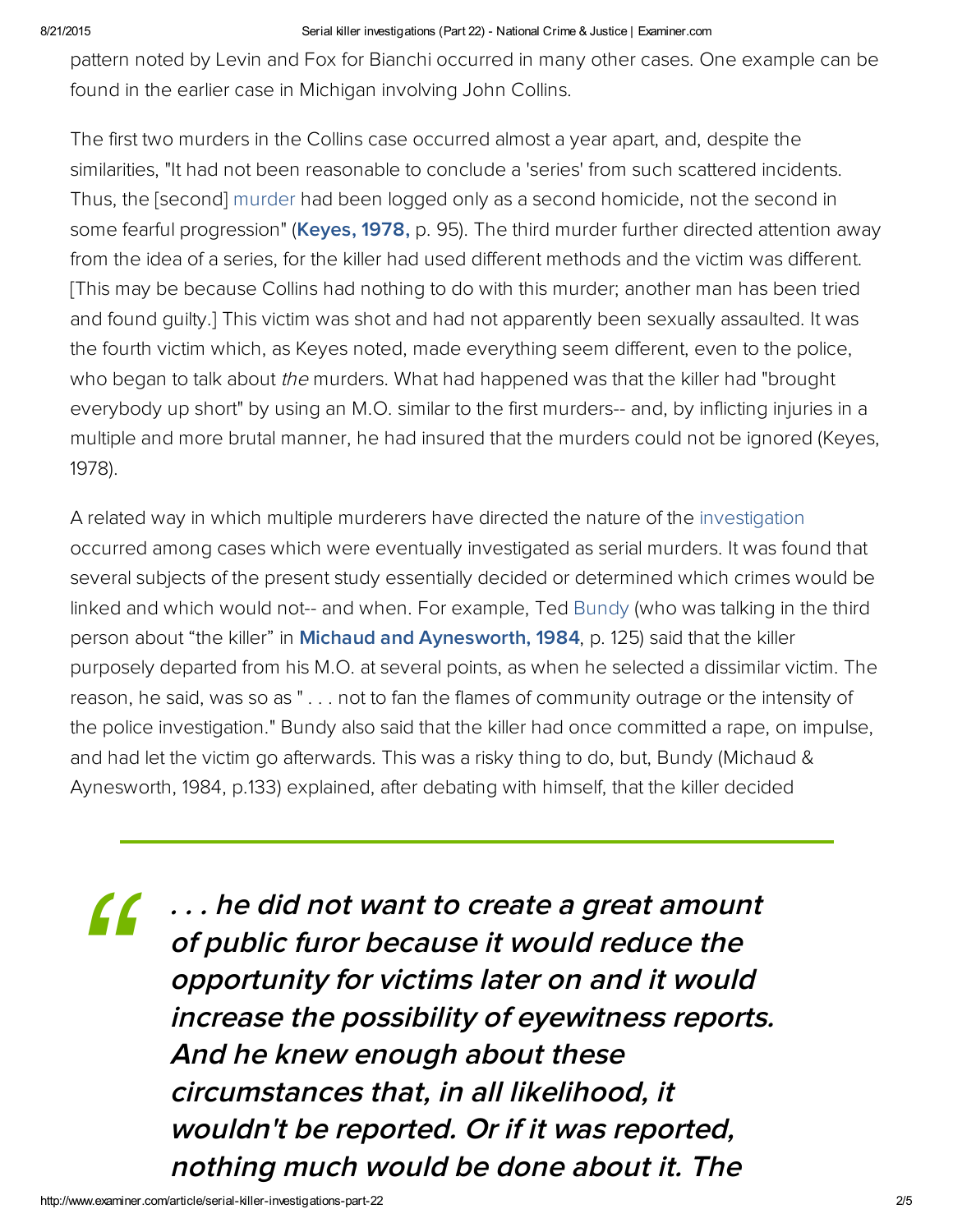## [police] wouldn't necessarily link it to the other [murders]. It would have been <sup>a</sup> simple act of rape of the type that is fairly common.

Bundy illustrated how intertwined the killer's behavior was with the investigation. He said that there was great anxiety after the first murder. "The tension was concentrated principally upon the progress of the police investigation. If nothing of any significance was disclosed in the newspapers," the tension was reduced (Michaud & Aynesworth, 1984, p.116). But after the first murder and the resolve not to do it again diminished, and "once it became clear that there was going to be no link made — or that he would not be under investigation..." Bundy said that all that mattered to the killer was not exposing himself to risk ever again (Michaud & Aynesworth). Referring frequently to the killer's knowledge of the criminal investigation process, Bundy also pointed to areas of common knowledge, such as the fact that badly decomposed bodies are identified through dental records. Bundy suggested that the killer has a purposeful desire to change his M.O.

Over 50 years ago in Germany, Peter Kurten was employing what can best be characterized as "premeditated variability," for, as he explained to the judge:

I hoped by changing the method to bring about the theory that there were several murderers at work. I hoped this would afford me still greater satisfaction. There appeared long newspaper articles which dealt with the idea of there being <sup>a</sup> number of different men murdering in different ways. As you know, the Berlin criminal commissioner, Gennat, was the chief upholder of this theory [\(Rumbelow,](https://www.amazon.com/Complete-Jack-Ripper-1975/dp/B00CAW6LOA) 1975, p. 269). *"*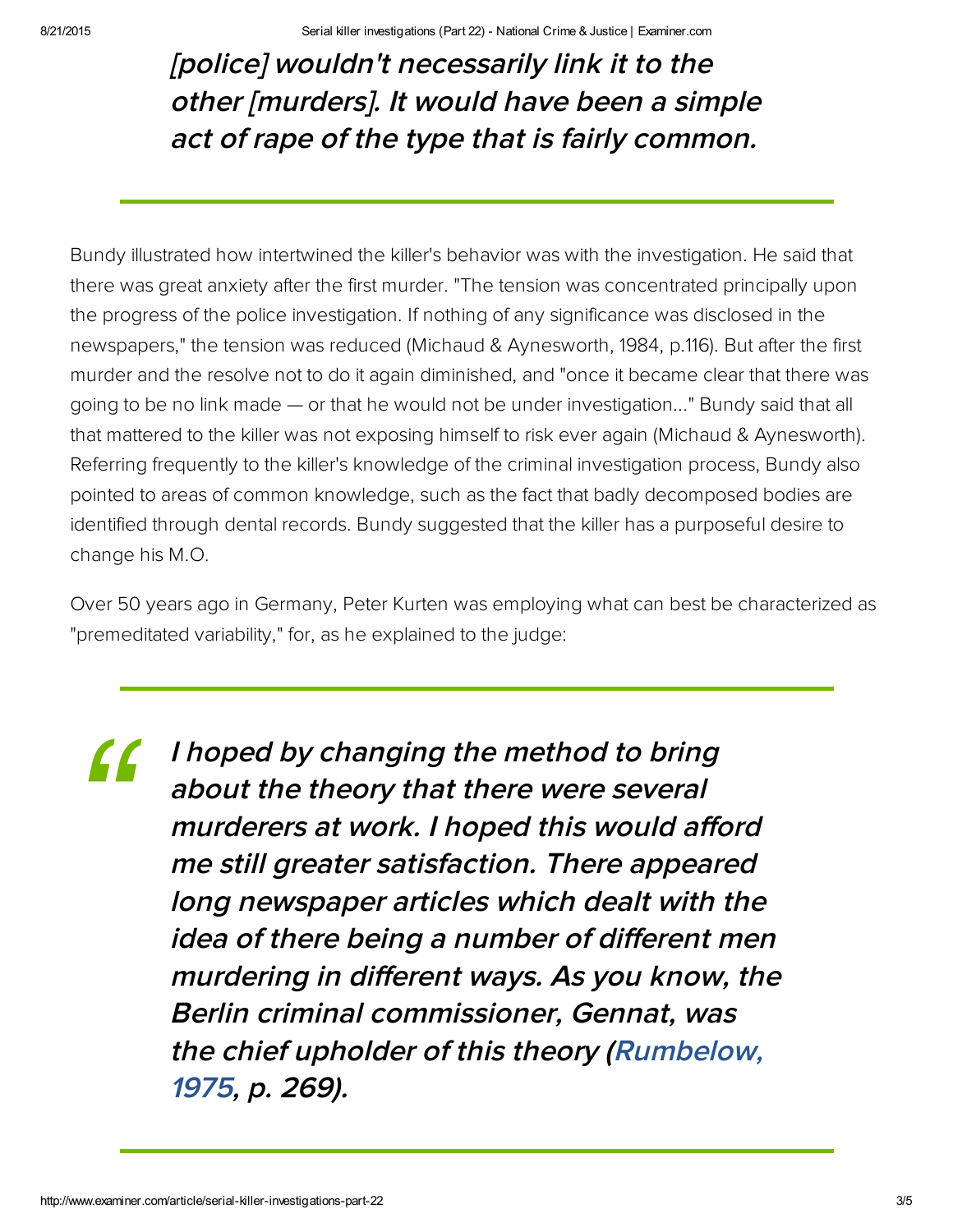#### 8/21/2015 Serial killer investigations (Part 22) National Crime & Justice | Examiner.com

Some of the literature on these issues gives the impression that multiple murderers are, in Rule's (U.S. Congress, 1984) words, trollers, and that, secondarily, they cross multiple jurisdictions. This, in turn, seems to be viewed as "only" a technological problem for which the solution was the FBI's [VICAP.](http://bit.ly/1vWYT2H) The findings of this study (1988) indicated that multiple murderers did not all travel nor all stay at home and kill. The problem is that these killers recognize that they need not necessarily travel to elude police. It is often sufficient to kill in separate police jurisdictions. During the 1970s, police often expressed the view that two murders could not be related: they were committed in separate jurisdictions. As if murderers thought in the same terms as the police and would not be so inconsiderate as to defy police jurisdictional boundaries.

There were two seemingly contradictory findings in regard to the multiple murderer's patterns (see [Ritter, 1988\)](http://www.ritterhomicideresearch.com/articles/Barrie_J_Ritter_dissertation_copyright-1988.pdf). The first – that multiple murderers often changed their methods and picked dissimilar victims – has been discussed. The second was that multiple murderers have generally exhibited some pattern – even if only one aspect of their murders was consistent. This means that, for the purposes of identifying individual patterns and developing computerized programs (such as VICAP), there is a necessity for a very broad perspective. For instance, the placement of the bodies may be the most distinctive feature of a series, such as the Hillside Stranglings, while the methods alone might indicate that there is no series. The broad perspective or definition of methods is needed, for the more specific the circumstances that are known about a given case, as Levin and Fox (1985) found, the more likely that case is to be uniquely indicative of the crimes of a single, serial killer.

### SUGGESTED LINKS

- [Increasing frequency and brutality in a series of murders](http://www.ritterhomicideresearch.com/articles/Increasing-frequency-and-brutality-in-a-series-of-murders.pdf)
- [The dynamics of sequential progression in serial murders](http://www.ritterhomicideresearch.com/articles/The-dynamics-of-sequential-progression-in-serial-murders.pdf)
- [Intellectual thievery in the business of serial murder](http://www.ritterhomicideresearch.com/articles/Intellectual-thievery-in-the-business-of-serial-murder.pdf)
- [Intellectual thievery in the business of serial murder, Part 2](http://www.ritterhomicideresearch.com/articles/Intellectual-thievery-in-the-business-of-serial-murder_Part-2.pdf)
- [Intellectual thievery in the business of serial murder, Part 3](http://www.ritterhomicideresearch.com/articles/Intellectual-thievery-in-the-business-of-serial-murder_Part-3.pdf)